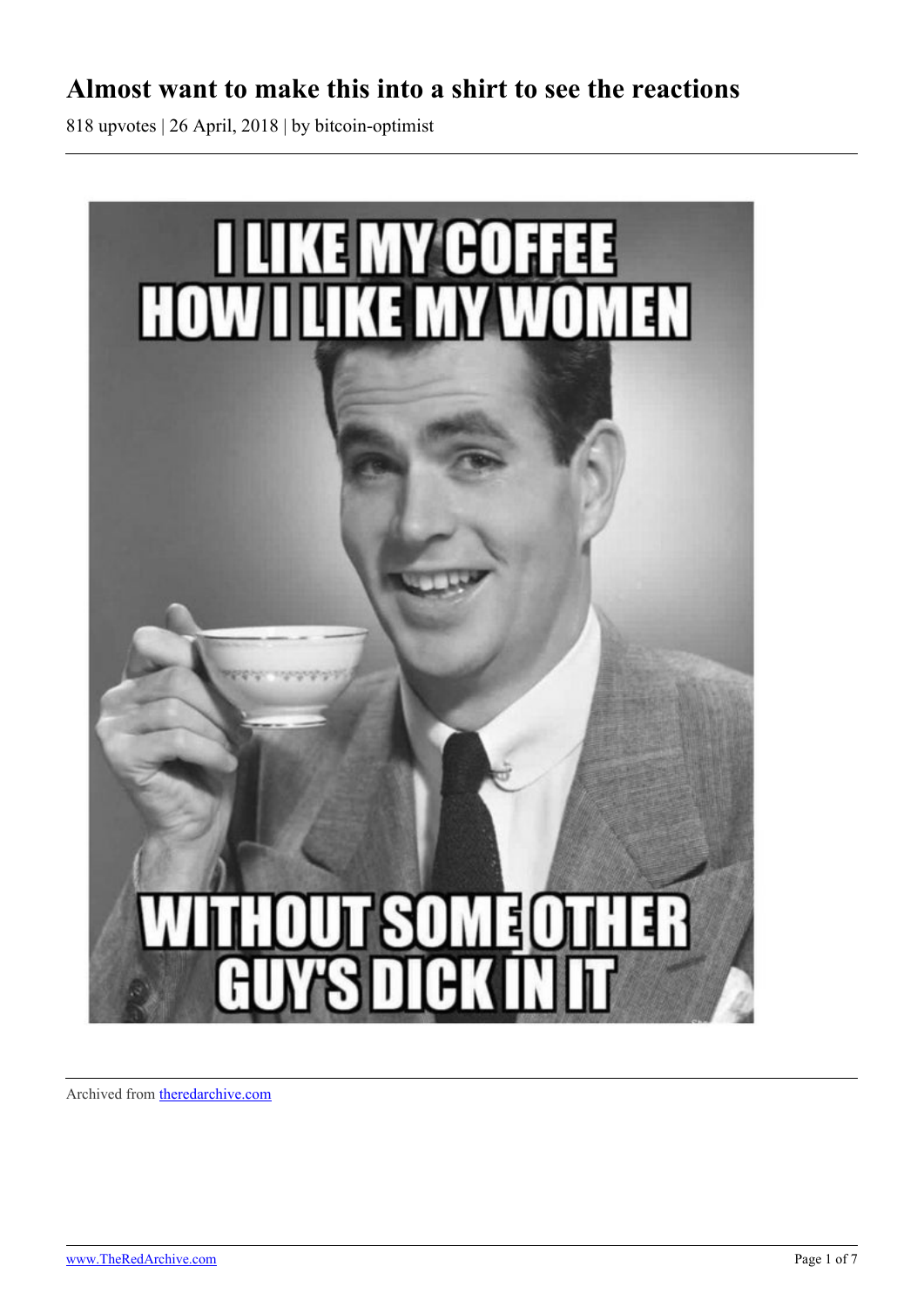## **Comments**

[deleted] • 113 points • 26 April, 2018 11:44 PM

If you got cheated on and subsequently divorced, wear this on a shirt to the courthouse.

[OldTimeyENT](https://old.reddit.com/user/OldTimeyENT) • 58 points • 27 April, 2018 01:18 AM Judge would fuck you right over for doing it.

[Jojithewise](https://old.reddit.com/user/Jojithewise) • 88 points • 27 April, 2018 01:54 AM Judge is already going to fuck you over in a divorce buddy

[OldTimeyENT](https://old.reddit.com/user/OldTimeyENT) • 16 points • 27 April, 2018 04:22 AM So lets aim to get fucked even harder buddy.

[High-Ex](https://old.reddit.com/user/High-Ex) • 3 points • 27 April, 2018 09:05 AM Just like Mr. Cosby

[OldTimeyENT](https://old.reddit.com/user/OldTimeyENT) • 4 points • 27 April, 2018 09:16 AM Puddin popppp

[robowriter](https://old.reddit.com/user/robowriter) • 4 points • 27 April, 2018 03:56 AM won't make a difference

[MegaDeathX12](https://old.reddit.com/user/MegaDeathX12) • 5 points • 27 April, 2018 09:37 AM\* Do to reddit censorship i'm posting this here.

Feminists Want Statute Of Limitations Changed In ALL States Following Bill Cosby Trial. So Rape Victims Can Have Forever To File A Criminal Complaint.

<https://www.youtube.com/watch?v=5rdibTOwiIs&t=00m20s>

00:20 They now want the statue of limitations changed in all states. They done so in California. There is no longer a statue of limitations of rape moving forward. So if someone is raped they have forever to file that criminal complaint.

**If you are a man and you slept with a woman years ago she can now claim you rape for 40 years ago in California. I suggest men leave America if slept with women. At any time one of those women may come forward and accuse you of rape based solely on her word. No evidence needed. Remember the judge of the Bill Cosby case could not give the jury the legal definition of consent. So Bill Cosby was found guilty based on feelings.**

[deleted] • 2 points • 27 April, 2018 12:55 PM

A woman said something happened, that's proof.

If someone hit me in college 10 years ago, is there any change I could get them convicted of assault?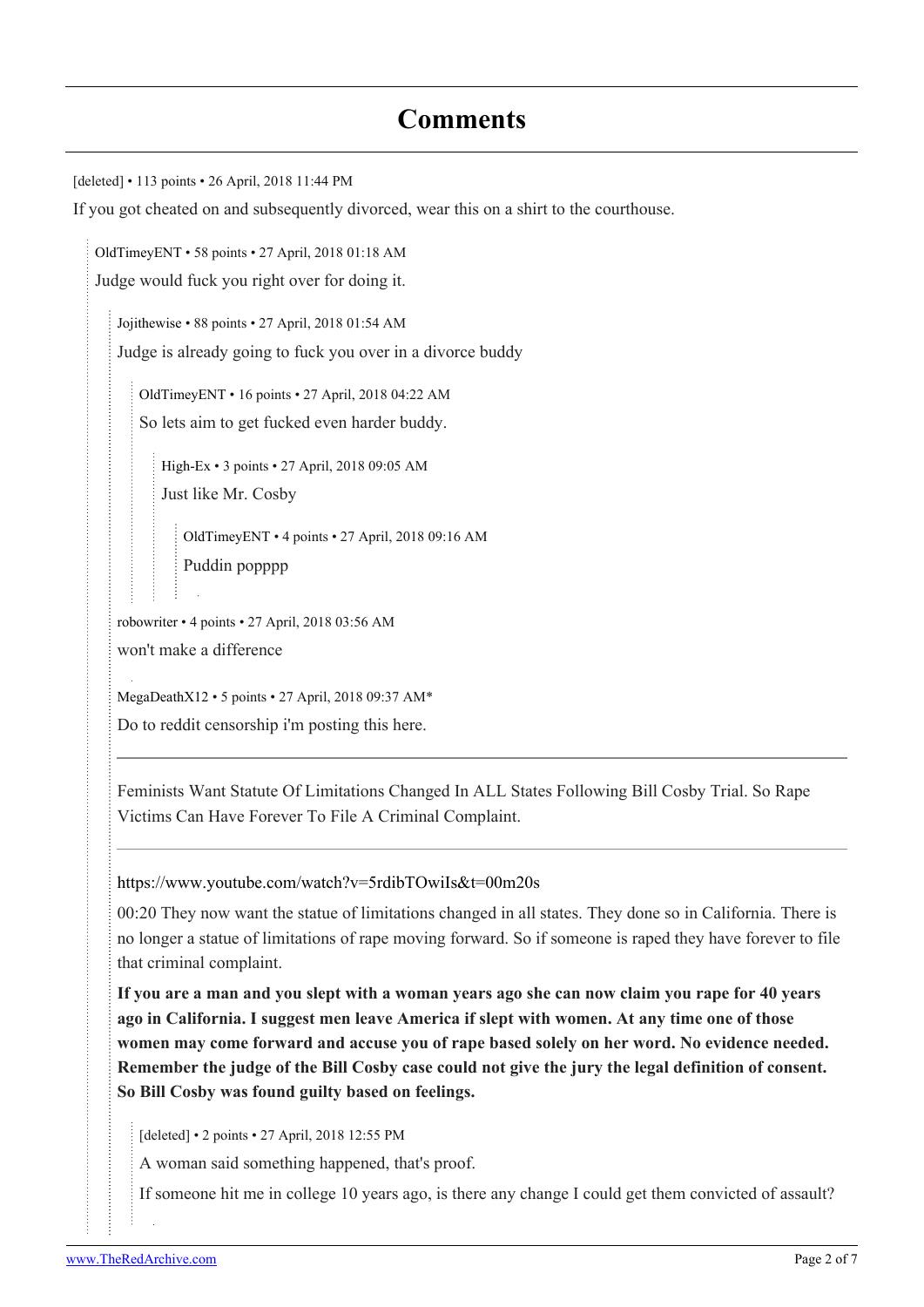[Sir\\_manalot](https://old.reddit.com/user/Sir_manalot) • 1 point • 27 April, 2018 10:18 AM

Yep. Your ex-true love will get the dildo, the judge will pull out his 10" dick and the jurry will fap fap fap watching you get dped under oath.

[bitcoin-optimist](https://old.reddit.com/user/bitcoin-optimist)[\[S,](https://theredarchive.com/r/MGTOW/comments/8f68xk/almost_want_to_make_this_into_a_shirt_to_see_the/)] • 22 points • 27 April, 2018 01:02 AM

Probably better as [a thermos](https://www.cafepress.com/cp/customize/product2.aspx?from=CustomDesigner&number=266771574) in that situation  $\Box$ 

[47omek](https://old.reddit.com/user/47omek) • 10 points • 27 April, 2018 02:05 AM

Maybe, but that would be practically begging some prankster at work to stick their dick in your thermos...

[MrJugsMcBulge](https://old.reddit.com/user/MrJugsMcBulge) • 13 points • 27 April, 2018 03:51 AM

Honestly, I kind of have to respect someone so dedicated to a joke that they'd stick their wiener in a thermos full of piping hot coffee.

bitcoin-optimist $[S, \Box]$  $[S, \Box]$  $[S, \Box]$  • 4 points • 27 April, 2018 02:13 AM

Coffee thermos with a carabiner hooked to a belt loop, solved!

[deleted] • 2 points • 27 April, 2018 07:59 AM

Or a Claymore mine.

[Revorob](https://old.reddit.com/user/Revorob) • 77 points • 27 April, 2018 01:42 AM

I like my coffee like I like my women..............from a third-world country at a reasonable price.

[deleted] 27 April, 2018 04:19 AM

[removed]

[IStillDoButUsedToToo](https://old.reddit.com/user/IStillDoButUsedToToo) • 7 points • 27 April, 2018 06:41 AM

it's comments like this that make it hard to legitimize our movement. I know you mean it as a joke, but it's ammo for the other side. If we want to be legitimate and be able to survive in the workplace while being open about what we believe we can't say stuff like this. We are better than that.

[deleted] 27 April, 2018 08:05 AM

[deleted]

[Sir\\_manalot](https://old.reddit.com/user/Sir_manalot) • 2 points • 27 April, 2018 10:21 AM

I don't want mgtow to be more taboo then it already is, do you want the government to use your ammo to throw you in jail as a monster in the future?

Such comments add absolutely nothing and make us all look like incels.

Edit: It isn't even funny really, just a poor bitter joke.

[IStillDoButUsedToToo](https://old.reddit.com/user/IStillDoButUsedToToo) • 1 point • 27 April, 2018 03:50 PM

True. I just would like to be able to be openly proud of it without fear of losing my job or opportunities. You know how like its okay to be a proud black women. It would be nice to be allowed to be a proud white man doing my own thing without being called a misogynist bigot. One can dream.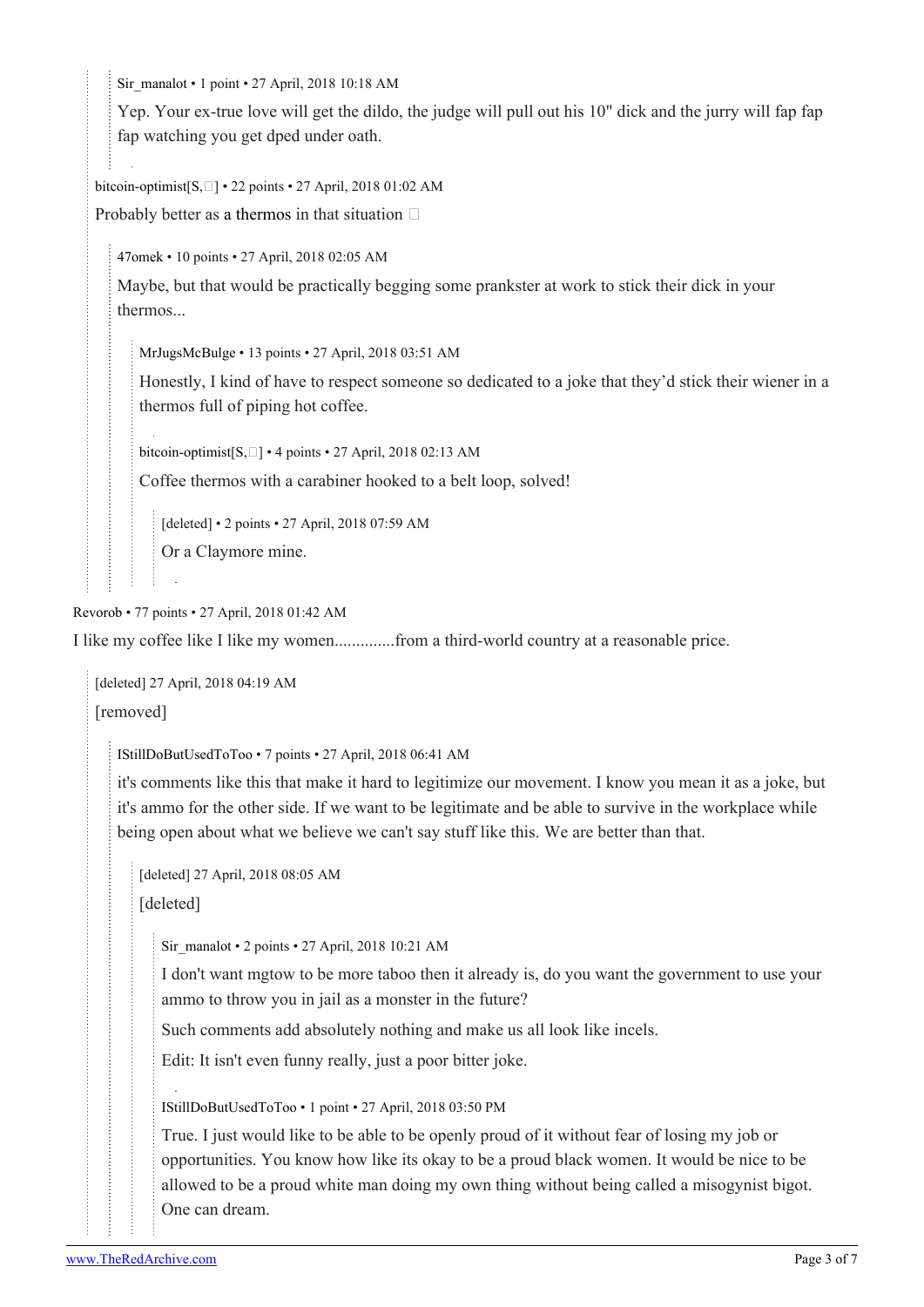[moloko5](https://old.reddit.com/user/moloko5) • 1 point • 27 April, 2018 06:11 PM

I agree and disagree. I am absolutely proud of who I am and what I've accomplished in life while having minimal contact with women since I hit 35 or so and I don't hide this fact if people bring it up. However I don't find the need to go around identifying myself all the time. To me that is buying into the SJW bullshit in the first place. I let my actions speak for themselves. Have integrity. Don't take shit from anyone. Be interested in everything. People will judge you for who you actually are then, not some identity bucket.

[Datguyagain201](https://old.reddit.com/user/Datguyagain201) • 3 points • 27 April, 2018 06:51 AM Muh PR.

[deleted] • 0 points • 27 April, 2018 10:54 AM

I agree, as a collective we should strive to be better than that joke.

[fruguy](https://old.reddit.com/user/fruguy) • 6 points • 27 April, 2018 10:12 AM

If you're paying in a third-world country, you're doing it wrong.

[moloko5](https://old.reddit.com/user/moloko5) • 1 point • 27 April, 2018 06:08 PM

I don't know. You bring them over here and they find other women from where they are from and they learn to be an American woman real fast (assuming you are from the US).

[Revorob](https://old.reddit.com/user/Revorob) • 1 point • 28 April, 2018 02:45 AM

I am not advocating bring women from the third-world to our countries. I am advocating using them over there and coming back alone. Woman are whores the world the world over; women from shitty countries just happen to have no choice but to admit it.

[deleted] 26 April, 2018 10:39 PM\*

[deleted]

[bitcoin-optimist](https://old.reddit.com/user/bitcoin-optimist) $[S, \Box]$  $[S, \Box]$  • 22 points • 26 April, 2018 10:42 PM

Coffee monk mode, now *that* would be hard.

[urban\\_hermit91](https://old.reddit.com/user/urban_hermit91) • 3 points • 27 April, 2018 01:39 AM

Yep I tried... didn't last a week.

[bitcoin-optimist\[](https://old.reddit.com/user/bitcoin-optimist)[S](https://theredarchive.com/r/MGTOW/comments/8f68xk/almost_want_to_make_this_into_a_shirt_to_see_the/)[,\]](https://theredarchive.com/user/bitcoin-optimist) • 13 points • 27 April, 2018 01:58 AM

One of famous mathematician Paul Erdös's friends once bet him he wouldn't be able to give up coffee for a month. Erdös took the bet and succeeded in going cold turkey for 30 days. When he came to collect his money, he told his friend, "You've showed me I'm not an addict. But I didn't get any work done. I'd get up in the morning and stare at a blank piece of paper. I'd have no ideas, just like an ordinary person. You've set mathematics back a month." After the bet Erdös promptly resumed his amphetamine habit. Reinvigorated by the old black magic he came up with this gem, "A mathematician is a machine for turning coffee into theorems."

Moral of the story: coffee > women

[deleted] • 4 points • 27 April, 2018 03:40 AM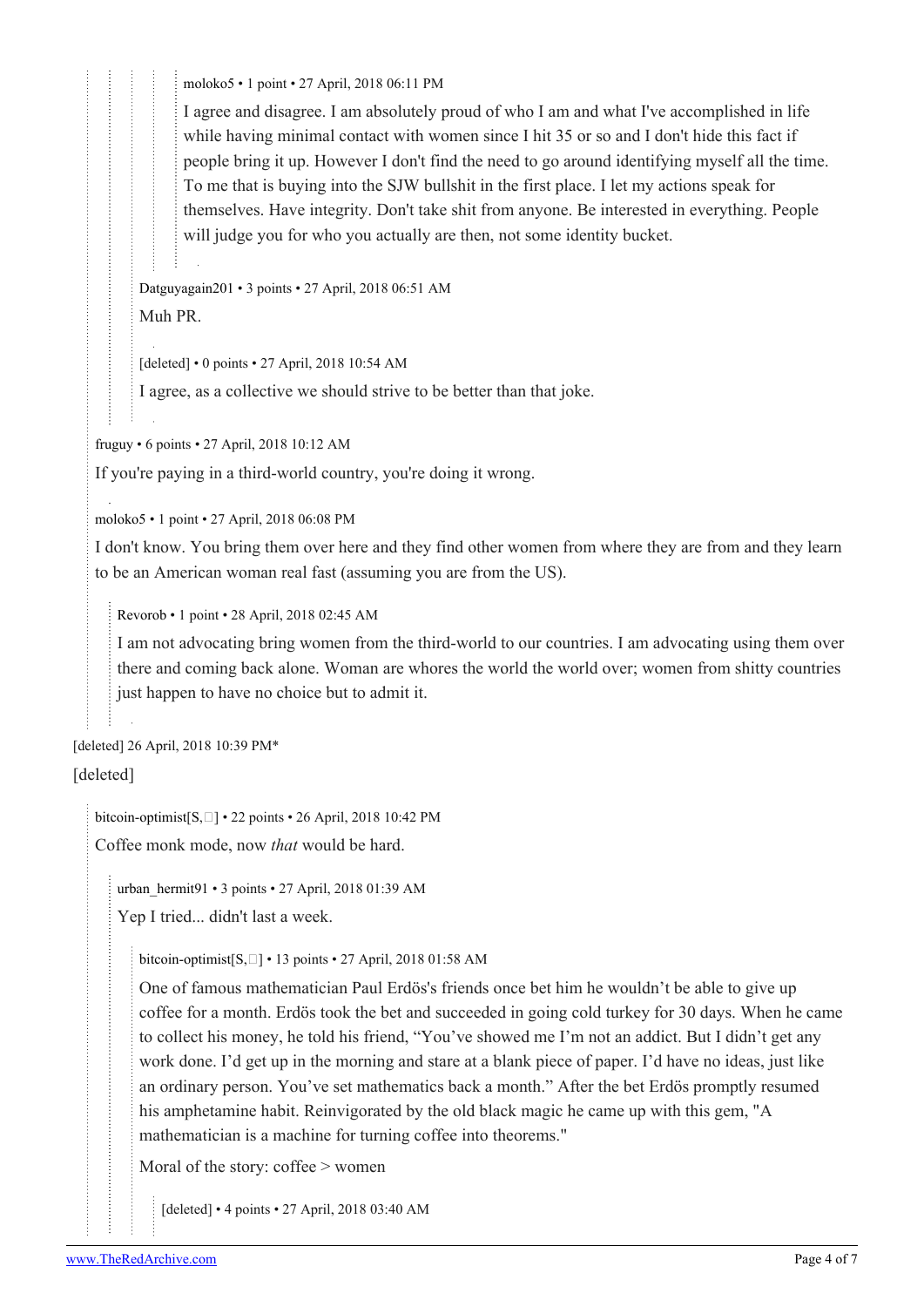```
amphetamine
          The bet was that he couldn't quit his meth habit, not coffee.
             MrJugsMcBulge • 2 points • 27 April, 2018 03:52 AM
             Math - Not even once
             bitcoin-optimist[S, \Box] \cdot 1 point \cdot 27 April, 2018 03:53 AM*
             Always heard it was coffee, guess that was the PG version.
             Moral corrected: bennies > coffee > women
          uoco • 2 points • 27 April, 2018 08:58 AM
          paul erdos also said that women enslaved men through marriage
   MrJugsMcBulge • 4 points • 27 April, 2018 03:19 AM
   It's only hard if you've gotten used to coffee. It's pretty easy if, like me, you've never had coffee.
      ManIsWalking • 3 points • 27 April, 2018 05:04 AM
      Tried coffee once, tasted like burned popcorn.
   BLUEUPTON • 2 points • 27 April, 2018 02:22 PM
   Coffee is just legal adderall and adderall is just legal meth
TyrantOnion • 2 points • 28 April, 2018 07:38 AM
This is bevarage racism, REEE
robowriter • 1 point • 27 April, 2018 03:51 AM
I don't like Mondays.
   MrJugsMcBulge • 1 point • 27 April, 2018 08:28 AM
   Oh, Garfield...
```
[MGTOWtoday](https://old.reddit.com/user/MGTOWtoday) • 19 points • 26 April, 2018 10:20 PM

## nnnn

[newjon178](https://old.reddit.com/user/newjon178) • 16 points • 27 April, 2018 04:25 AM

I like my women like I like my coffee: Really hot and all over my crotch while I'm driving

[Sir\\_manalot](https://old.reddit.com/user/Sir_manalot) • 2 points • 27 April, 2018 10:22 AM

You made me spit out my coffee all over my crotch.

Hilarious and proves your point.

[BrownMayonnaise](https://old.reddit.com/user/BrownMayonnaise) • 15 points • 27 April, 2018 03:40 AM

So...you like coffee with *your* dick in it? ;)

[bitcoin-optimist](https://old.reddit.com/user/bitcoin-optimist)[\[S,](https://theredarchive.com/r/MGTOW/comments/8f68xk/almost_want_to_make_this_into_a_shirt_to_see_the/) [] • 11 points • 27 April, 2018 05:10 AM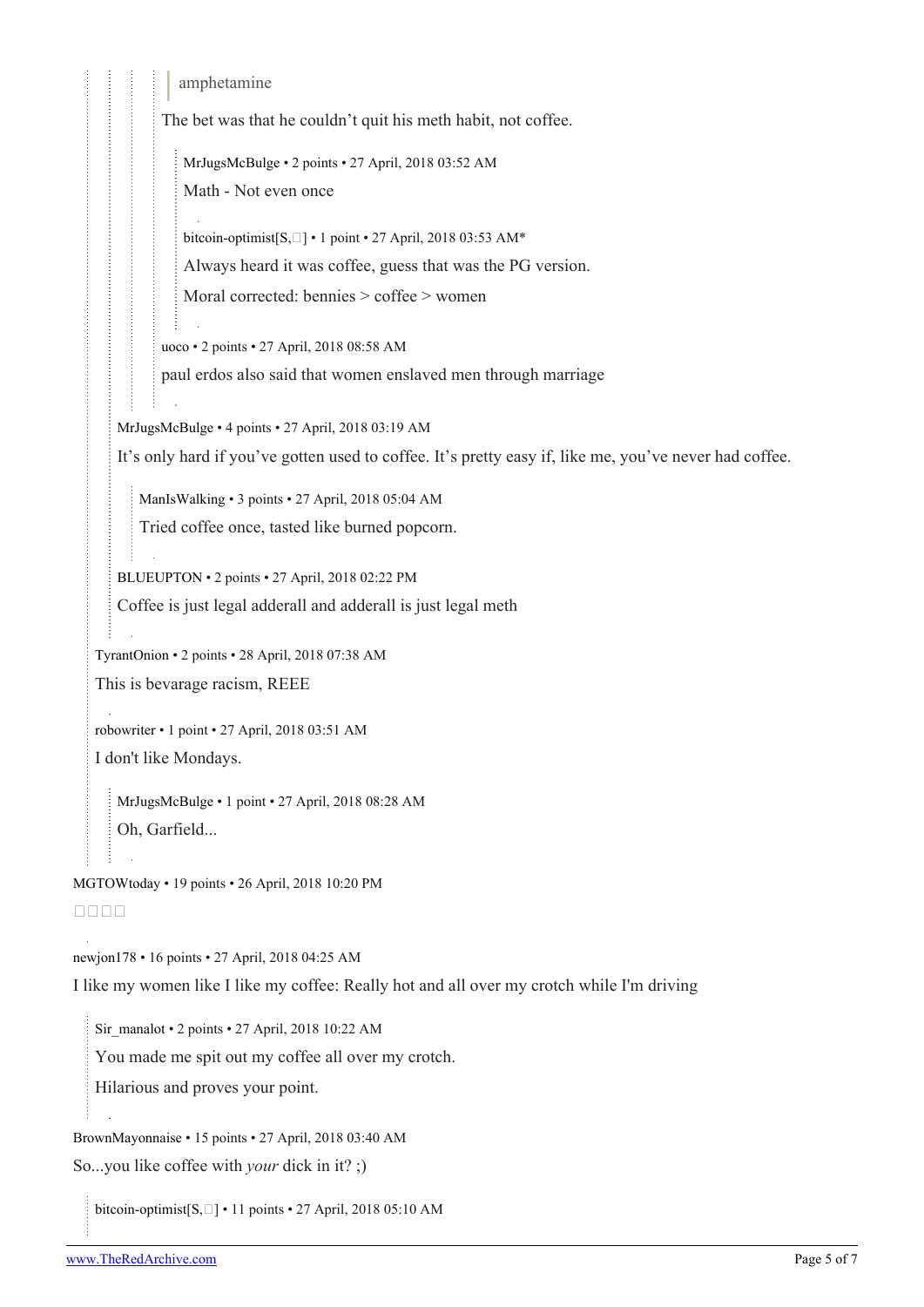<https://i.imgur.com/fqckzTd.jpg>;)

[terminator612](https://old.reddit.com/user/terminator612) • 11 points • 27 April, 2018 12:24 AM

"I like my coffee how I like my women

I don't like coffee"

[lizardman531](https://old.reddit.com/user/lizardman531) • 1 point • 27 April, 2018 03:10 AM Me too. Got Chocolate is where it's at.

[motorscuz](https://old.reddit.com/user/motorscuz) • 9 points • 26 April, 2018 10:52 PM

I would buy that shirt

[bitcoin-optimist](https://old.reddit.com/user/bitcoin-optimist)[\[S,](https://theredarchive.com/r/MGTOW/comments/8f68xk/almost_want_to_make_this_into_a_shirt_to_see_the/)  $\square$ ] • 5 points • 26 April, 2018 11:50 PM You know what, [why not?](https://www.cafepress.com/cp/customize/product2.aspx?from=CustomDesigner&number=266744174) Motivated me to order one for myself. I'll wear it as an undershirt. Should be fun. :)

[RK21001](https://old.reddit.com/user/RK21001) • 6 points • 27 April, 2018 12:33 AM

Black with just a little bit of milk.....and dick free of course.

[MGTO420](https://old.reddit.com/user/MGTO420) • 2 points • 27 April, 2018 03:43 AM Every time I re-read it, it gets even funnier. omg i'm dyin here.

[robowriter](https://old.reddit.com/user/robowriter) • 2 points • 27 April, 2018 03:53 AM I like my coffee how I like my women Through the front hole not the back.

[deleted] • 2 points • 27 April, 2018 06:11 PM I'd by 7 in different colors. One for each day of the week.

[writingsometimes](https://old.reddit.com/user/writingsometimes) • 1 point • 26 April, 2018 11:59 PM But wait, would my own dick be ok then?

[Iamverydrunknow](https://old.reddit.com/user/Iamverydrunknow) • 5 points • 27 April, 2018 12:10 AM you can put it in the mashed potatoes too.

[MrJugsMcBulge](https://old.reddit.com/user/MrJugsMcBulge) • 1 point • 27 April, 2018 03:18 AM I like my women how I like my coffee: In the kitchen.

[hardtostarboard2016](https://old.reddit.com/user/hardtostarboard2016) • 1 point • 27 April, 2018 03:20 AM Freshly ground J:)

[DEVOmay97](https://old.reddit.com/user/DEVOmay97) • 1 point • 27 April, 2018 03:38 AM In a vacuum sealed bag in the back of my cupboard

[robowriter](https://old.reddit.com/user/robowriter) • 1 point • 27 April, 2018 03:53 AM

I like my coffee how I like my women